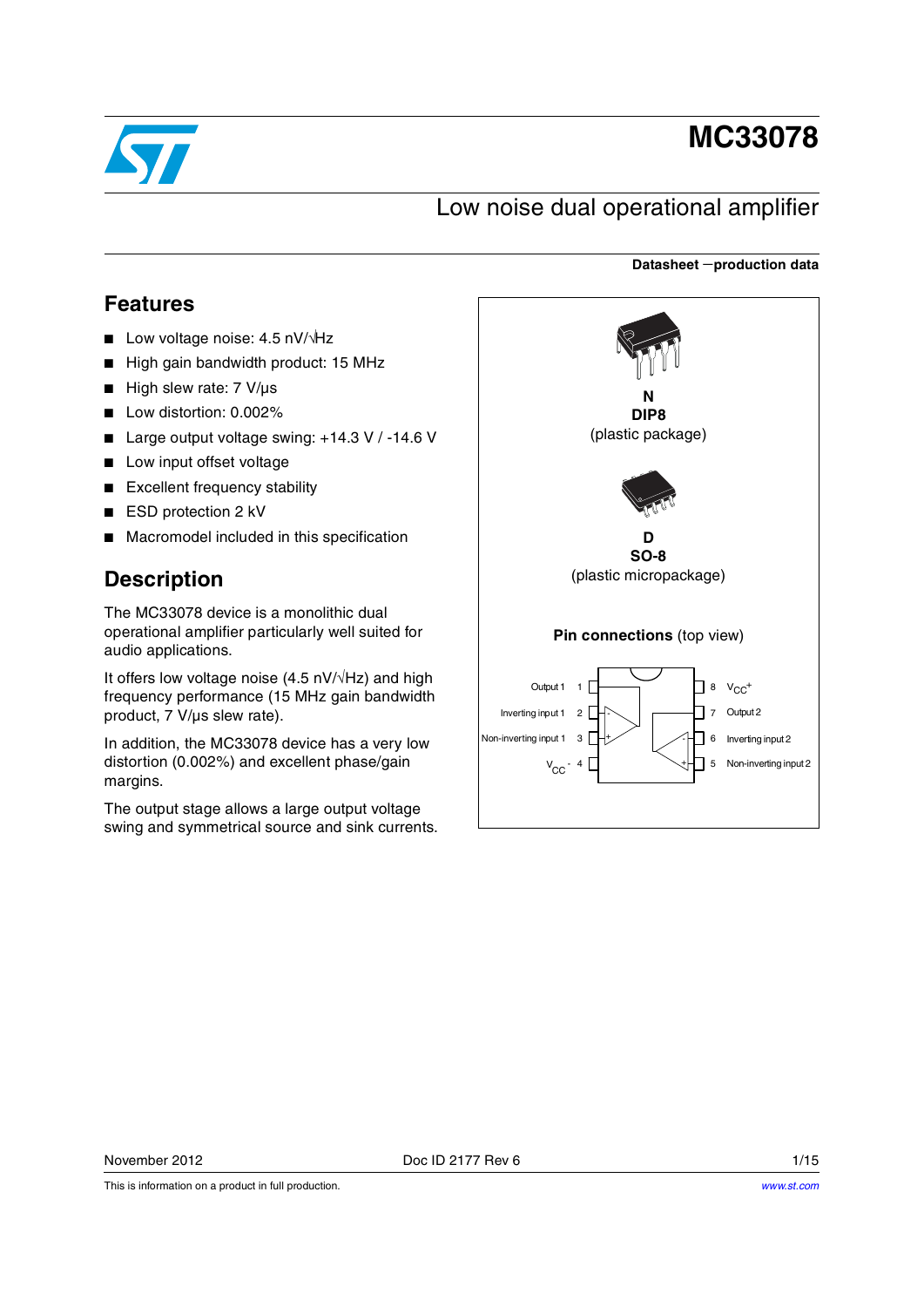## **1 Absolute maximum ratings and operating conditions**

| Symbol              | <b>Parameter</b>                                                                            | <b>Value</b>    | Unit          |
|---------------------|---------------------------------------------------------------------------------------------|-----------------|---------------|
| $V_{\rm CC}$        | Supply voltage                                                                              | $±18$ or $+36$  | V             |
| $V_{\text{id}}$     | Differential input voltage <sup>(1)</sup>                                                   | ±30             | V             |
| $V_i$               | Input voltage <sup>(1)</sup>                                                                | ±15             | V             |
|                     | Output short-circuit duration                                                               | Infinite        | s             |
| $T_{j}$             | Junction temperature                                                                        | $+150$          | $^{\circ}$ C  |
| $T_{\text{stg}}$    | Storage temperature                                                                         | $-65$ to $+150$ | $^{\circ}C$   |
| $R_{thja}$          | Thermal resistance junction-to-ambient <sup>(2)</sup> , $(3)$<br>$SO-8$<br>DIP <sub>8</sub> | 125<br>85       | $\degree$ C/W |
| $R_{\mathsf{thic}}$ | Thermal resistance junction-to-case $^{(2)}$ , $^{(3)}$<br>$SO-8$<br>DIP <sub>8</sub>       | 40<br>41        | $\degree$ C/W |
|                     | HBM: human body model <sup>(4)</sup>                                                        | 2               | kV            |
| <b>ESD</b>          | MM: machine model <sup>(5)</sup>                                                            | 200             | V             |
|                     | CDM: charged device model <sup>(6)</sup>                                                    | 1.5             | kV            |

<span id="page-1-0"></span>1. Either or both input voltages must not exceed the magnitude of  $V_{CC}^+$  or  $V_{CC}^-$ .

- 2. Short-circuits can cause excessive heating and destructive dissipation.
- 3.  $R_{th}$  are typical values.
- 4. Human body model: A 100 pF capacitor is charged to the specified voltage, then discharged through a 1.5 kΩ resistor between two pins of the device. This is done for all couples of connected pin combinations while the other pins are floating.
- 5. Machine model: A 200 pF capacitor is charged to the specified voltage, then discharged directly between<br>two pins of the device with no external series resistor (internal resistor < 5  $\Omega$ ). This is done for all couples
- 6. Charged device model: all pins and the package are charged together to the specified voltage and then discharged directly to ground through only one pin. This is done for all pins.

<span id="page-1-1"></span>Table 2. **Operating conditions** 

| Symbol       | <b>Parameter</b>                     | Value                 | Unit   |
|--------------|--------------------------------------|-----------------------|--------|
| $\rm v_{cc}$ | Supply voltage                       | $\pm 2.5$ to $\pm 15$ |        |
| ' oper       | Operating free air temperature range | $-40$ to 125          | $\sim$ |



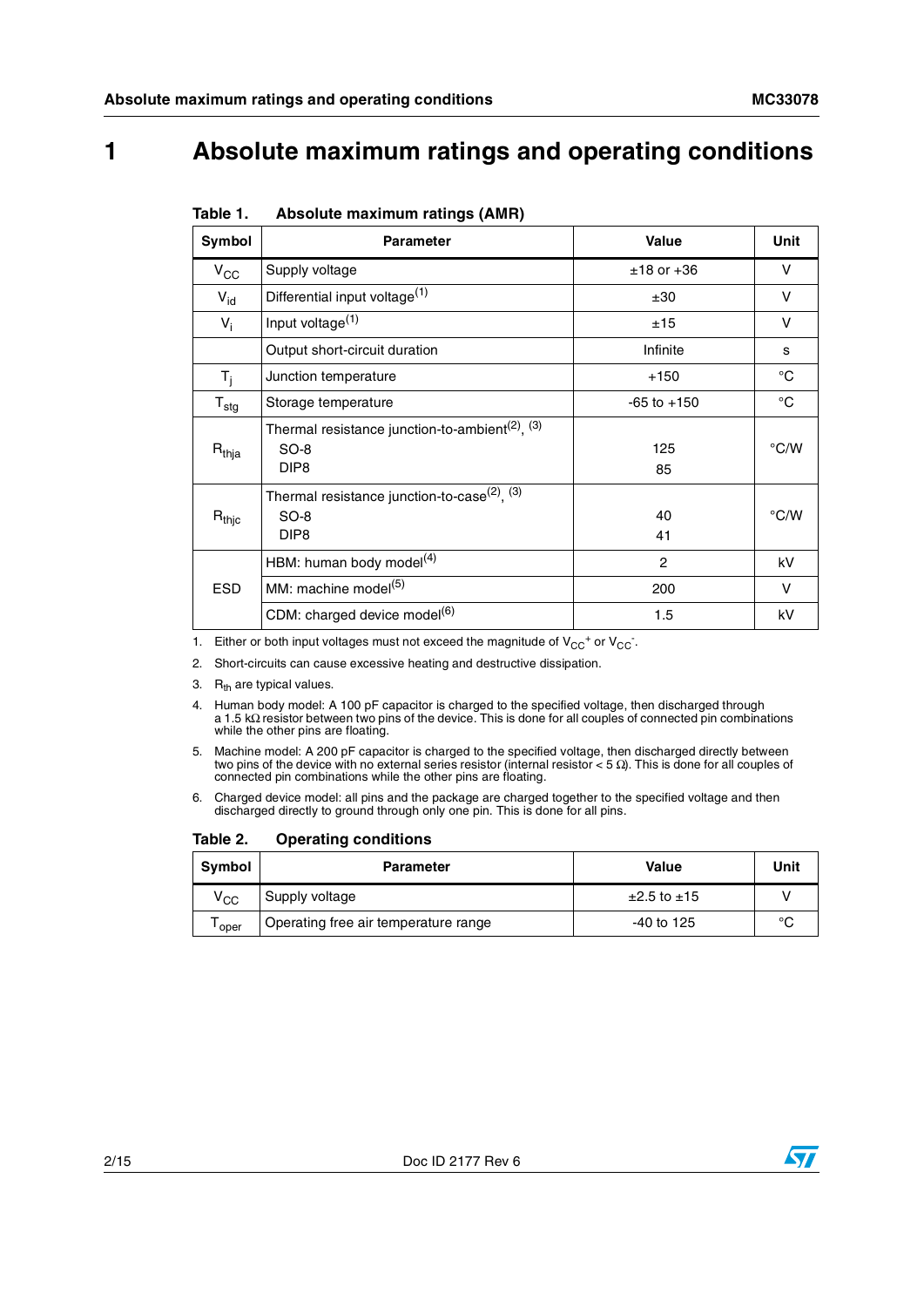## **2 Schematic diagram**



**Figure 1. Schematic diagram (1/2 MC33078)**

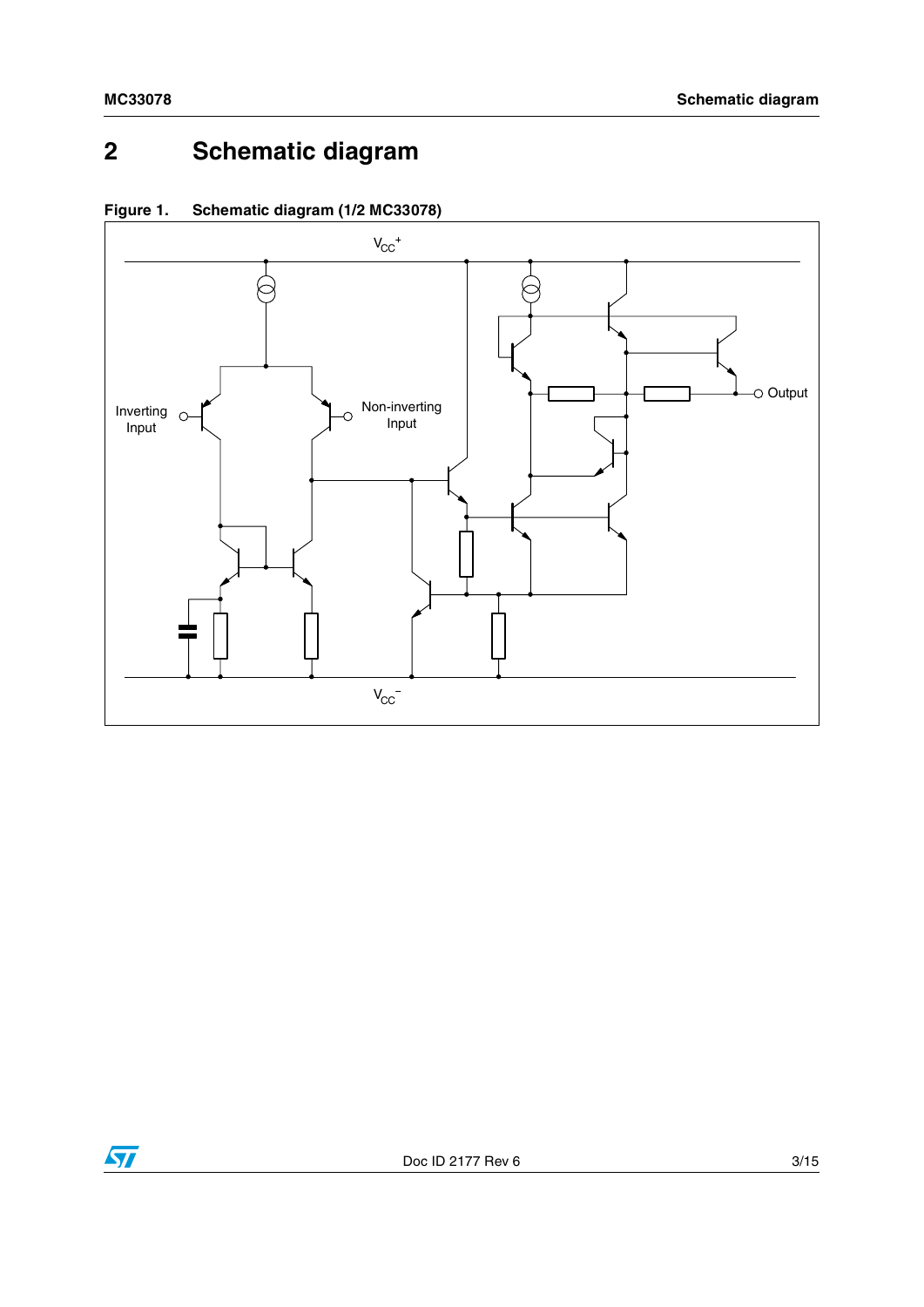## **3 Electrical characteristics**

|  | Table 3. $V_{CC}^+$ = +15 V, V <sub>CC</sub> <sup>-</sup> = -15 V, T <sub>amb</sub> = 25 °C (unless otherwise specified) |  |  |  |
|--|--------------------------------------------------------------------------------------------------------------------------|--|--|--|
|--|--------------------------------------------------------------------------------------------------------------------------|--|--|--|

| Symbol              | <b>Parameter</b>                                                                                                                                                                         | Min.         | Typ.                                                | Max.             | Unit           |
|---------------------|------------------------------------------------------------------------------------------------------------------------------------------------------------------------------------------|--------------|-----------------------------------------------------|------------------|----------------|
| $V_{i0}$            | Input offset voltage ( $V_o = 0$ V, $V_{ic} = 0$ V)<br>$T_{min} \leq T_{amb} \leq T_{max}$                                                                                               |              | 0.15                                                | 2<br>3           | mV             |
| $\Delta V_{\rm io}$ | Input offset voltage drift<br>$V_o = 0$ V, $V_{ic} = 0$ V, $T_{min} \leq T_{amb} \leq T_{max}$                                                                                           |              | 2                                                   |                  | $\mu$ V/°C     |
| $I_{io}$            | Input offset current ( $V_0 = 0$ V, $V_{ic} = 0$ V)<br>$T_{min} \leq T_{amb} \leq T_{max}$                                                                                               |              | 10                                                  | 150<br>175       | nA             |
| $I_{ib}$            | Input bias current ( $V_0 = 0$ V, $V_{ic} = 0$ V)<br>$T_{min} \leq T_{amb} \leq T_{max}$                                                                                                 |              | 250                                                 | 750<br>800       | nA             |
| $V_{icm}$           | Input common mode voltage range ( $\Delta V_{io}$ = 5 mV, V <sub>o</sub> = 0 V)                                                                                                          | ±13          | ±14                                                 |                  | V              |
| $A_{vd}$            | Large signal voltage gain ( $R_L = 2 k\Omega$ , $V_o = \pm 10 V$ )<br>$T_{min} \leq T_{amb} \leq T_{max}$                                                                                | 90<br>85     | 100                                                 |                  | dB             |
| $\pm V_{opp}$       | Output voltage swing ( $V_{id} = \pm 1$ V)<br>$R_1 = 600 \Omega$<br>$R_1 = 600 \Omega$<br>$R_L = 2.0 k\Omega$<br>$R_1 = 2.0 \text{ k}\Omega$<br>$R_1 = 10 k\Omega$<br>$R_L = 10 k\Omega$ | 13.2<br>13.5 | 12.2<br>$-12.7$<br>14<br>$-14.2$<br>14.3<br>$-14.6$ | $-13.2$<br>$-14$ | $\vee$         |
| <b>CMR</b>          | Common mode rejection ratio ( $V_{ic} = \pm 13 V$ )                                                                                                                                      | 80           | 100                                                 |                  | dΒ             |
| <b>SVR</b>          | Supply voltage rejection ratio<br>$V_{CC}$ <sup>+</sup> / $V_{CC}$ = +15 V / -15 V to +5 V / -5 V                                                                                        | 80           | 105                                                 |                  | dΒ             |
| $I_{\rm o}$         | Output short-circuit current ( $V_{id} = \pm 1$ V, output to ground)<br>Source<br>Sink                                                                                                   | 15<br>20     | 29<br>37                                            |                  | mA             |
| $I_{\rm CC}$        | Supply current ( $V_0 = 0$ V, all amplifiers)<br>$T_{min} \leq T_{amb} \leq T_{max}$                                                                                                     |              | 4                                                   | 5<br>5.5         | mA             |
| SR                  | Slew rate<br>$V_i = -10$ V to +10 V, R <sub>L</sub> = 2 k $\Omega$ , C <sub>L</sub> = 100 pF, A <sub>V</sub> = +1                                                                        | 5            | $\overline{7}$                                      |                  | $V/\mu s$      |
| GBP                 | Gain bandwidth product<br>$R_1 = 2 k\Omega$ , $C_1 = 100 pF$ , f = 100 kHz                                                                                                               | 10           | 15                                                  |                  | MHz            |
| B                   | Unity gain bandwidth (open loop)                                                                                                                                                         |              | 9                                                   |                  | MHz            |
| $A_m$               | Gain margin (R <sub>I</sub> = 2 k $\Omega$ ), C <sub>I</sub> = 0 pF<br>$C_1 = 100 pF$                                                                                                    |              | $-11$<br>-6                                         |                  | dB             |
| фm                  | Phase margin ( $R_L = 2 k\Omega$ ), $C_L = 0 pF$<br>$C_1 = 100 pF$                                                                                                                       |              | 55<br>30                                            |                  | Degrees        |
| $e_n$               | Equivalent input noise voltage<br>$R_S = 100 \Omega$ , f = 1 kHz                                                                                                                         |              | 4.5                                                 |                  | $nV/\sqrt{Hz}$ |
| $i_{n}$             | Equivalent input noise current $(f = 1$ kHz)                                                                                                                                             |              | 0.5                                                 |                  | pA/√Hz         |

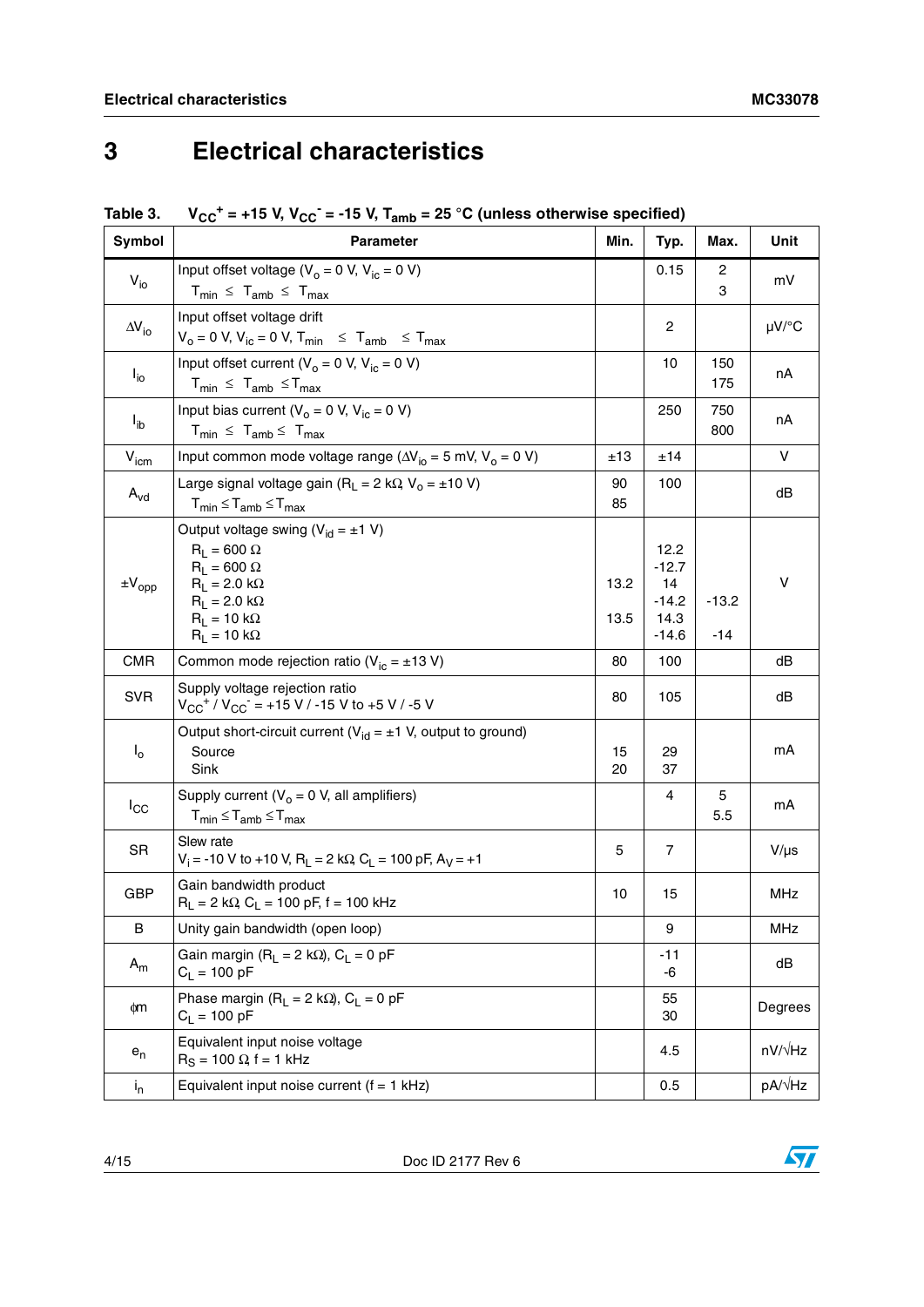| Symbol                           | <b>Parameter</b>                                                                                     | Min. | Typ.  | Max. | <b>Unit</b>        |
|----------------------------------|------------------------------------------------------------------------------------------------------|------|-------|------|--------------------|
| <b>THD</b>                       | Total harmonic distortion<br>$R_1 = 2 k\Omega$ , f = 20 Hz to 20 kHz, $V_0 = 3 V_{rms}$ , $A_V = +1$ |      | 0.002 |      | $\frac{1}{\alpha}$ |
| V <sub>O1</sub> /V <sub>O2</sub> | Channel separation<br>$f = 20$ Hz to 20 kHz                                                          |      | 120   |      | dB                 |
| <b>FPB</b>                       | Full power bandwidth<br>$V_0 = 27 V_{DD}$ , R <sub>L</sub> = 2 kΩ, THD ≤ 1%                          |      | 120   |      | kHz                |
| $Z_0$                            | Output impedance<br>$V_0 = 0 V$ , f = 9 MHz                                                          |      | 37    |      | Ω                  |
| $R_i$                            | Input resistance<br>$V_{\text{ic}} = 0 V$                                                            |      | 175   |      | $k\Omega$          |
| $C_i$                            | Input capacitance<br>$V_{\text{ic}} = 0$ V                                                           |      | 12    |      | рF                 |

Table 3. V<sub>CC</sub><sup>+</sup> = +15 V, V<sub>CC</sub><sup>-</sup> = -15 V, T<sub>amb</sub> = 25 °C (unless otherwise specified) (continued)

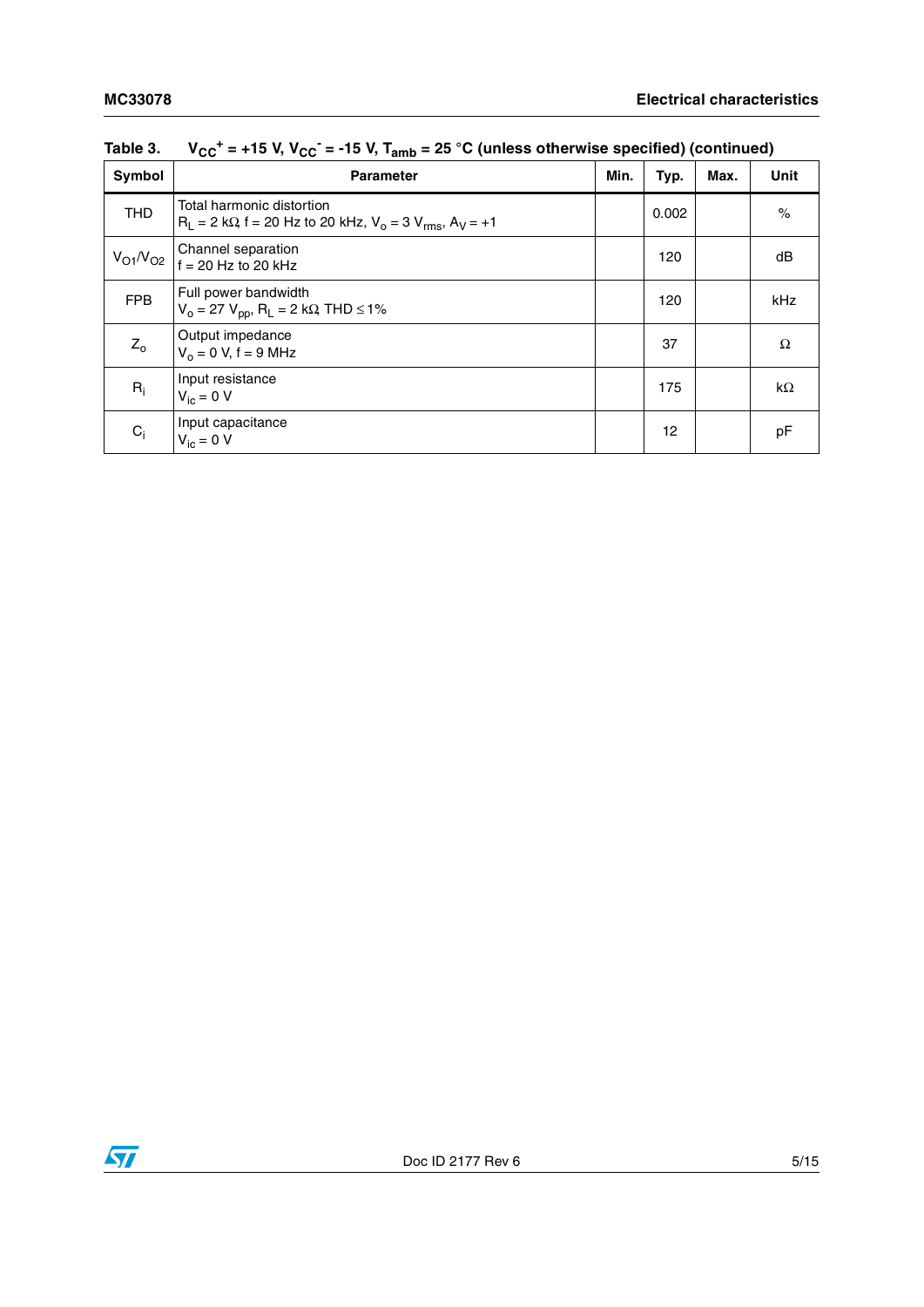**Figure 2. Total supply current vs. supply voltage**



 **Figure 4. Equivalent input noise voltage vs. frequency**



<span id="page-5-0"></span>





**Figure 3. Output voltage vs. supply voltage**



**Figure 5. Output short-circuit current vs. output voltage** 





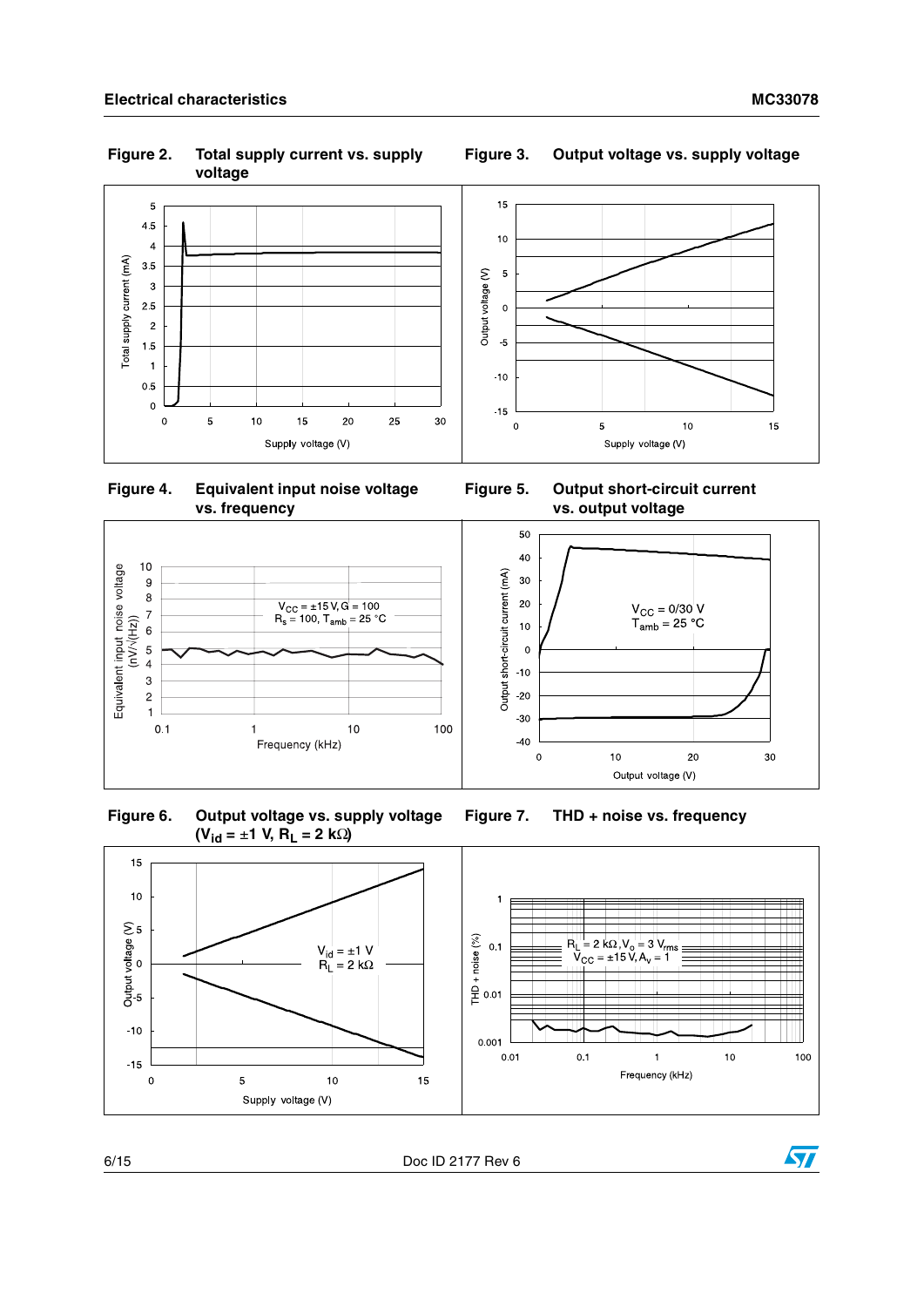

**Figure 8. Voltage gain and phase vs. frequency**



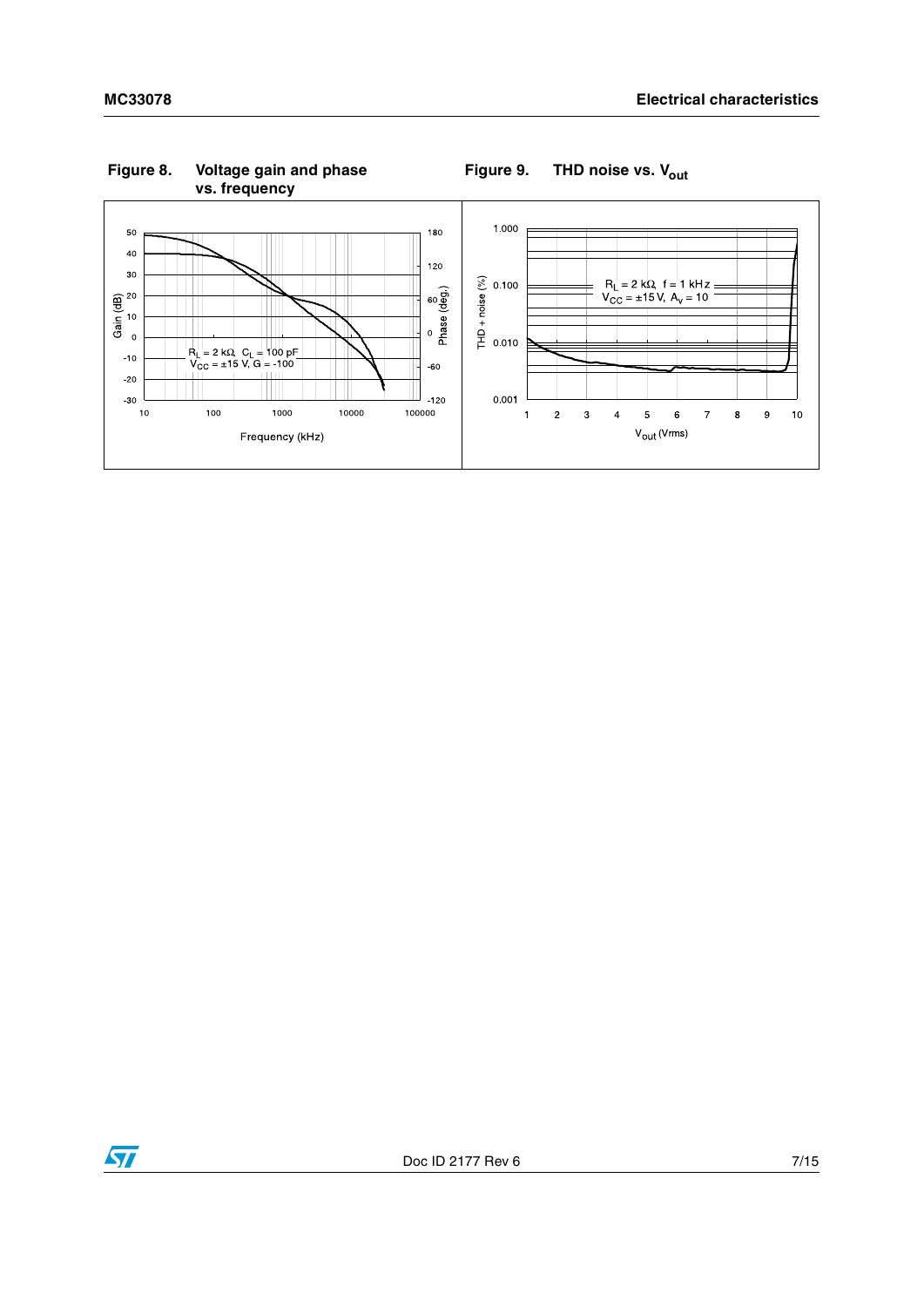### **4 Macromodel**

#### **4.1 Important note concerning this macromodel**

Please consider the following remarks before using this macromodel.

- All models are a trade-off between accuracy and complexity (i.e. simulation time).
- Macromodels are not a substitute to breadboarding; rather, they confirm the validity of a design approach and help to select surrounding component values.
- A macromodel emulates the **nominal** performance of a **typical** device within **specified operating conditions** (temperature, supply voltage, for example). Thus the macromodel is often not as exhaustive as the datasheet, its purpose is to illustrate the main parameters of the product.

Data derived from macromodels used outside of the specified conditions ( $V_{CC}$ , temperature, for example) or even worse, outside of the device operating conditions ( $V_{CC}$ ,  $V_{icm}$ , for example), is not reliable in any way.

*[Section 4.2](#page-7-0)* provides the electrical characteristics resulting from the use of this macromodel.

### <span id="page-7-0"></span>**4.2 Electrical characteristics from macromodelization**

| Symbol              | <b>Conditions</b>                                | Value          | Unit       |
|---------------------|--------------------------------------------------|----------------|------------|
| $V_{io}$            |                                                  | 0              | mV         |
| A <sub>VD</sub>     | $R_L = 2 k\Omega$ , $V_O = \pm 10 V$             | 100            | dB         |
| $I_{\rm CC}$        | No load, per operator                            | $\overline{2}$ | mA         |
| V <sub>icm</sub>    | $\Delta V_{io} = 5$ mV, $V_{O} = 0$ V            | 28             | $\vee$     |
| $V_{opp}$           | $R_1 = 2 k\Omega$                                | 28.2           | v          |
| $I_{\textsf{sink}}$ | $V_O = 0 V$                                      | 37             | mA         |
| I <sub>source</sub> | $V_O = 0 V$                                      | 29             | mA         |
| <b>GBP</b>          | $R_1 = 2 k\Omega$ , $C_1 = 100 pF$               | 15             | <b>MHz</b> |
| <b>SR</b>           | $R_1 = 10 k\Omega$ , $C_1 = 100 pF$ , $A_V = +1$ | 7              | $V/\mu s$  |
| фm                  | $R_1 = 2 k\Omega$ , $C_1 = 0 pF$                 | 55             | Degrees    |

Table 4. **Electrical characteristics resulting from macromodel simulation** at  $V_{CC}$ <sup>+</sup> = +15 V, V<sub>CC</sub>- = -15 V, T<sub>amb</sub> = 25 °C (unless otherwise specified)

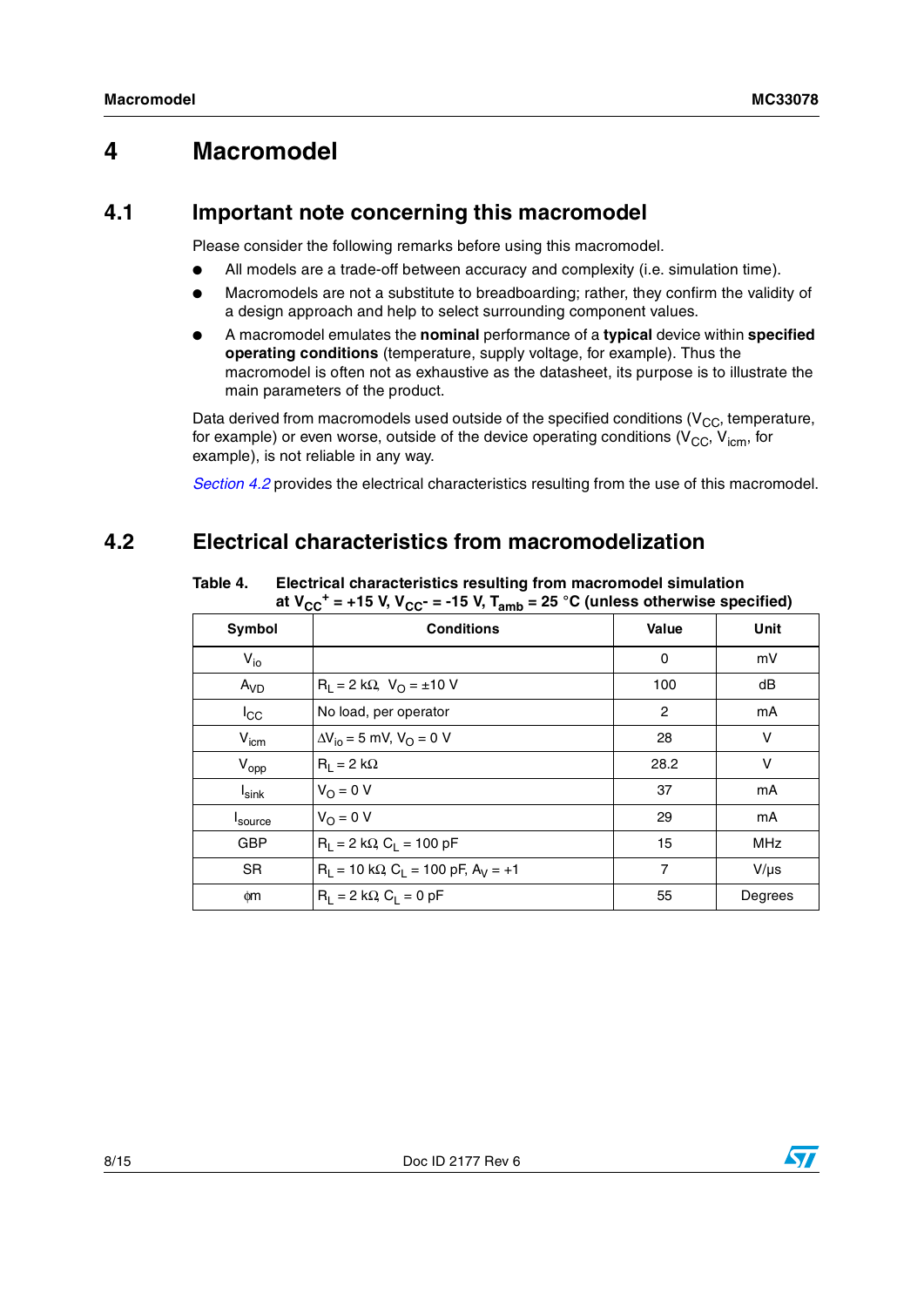#### <span id="page-8-0"></span>**4.3 Macromodel code**

\*\* Standard Linear Ics Macromodels, 1993. \*\* CONNECTIONS : \* 1 INVERTING INPUT \* 2 NON-INVERTING INPUT \* 3 OUTPUT \* 4 POSITIVE POWER SUPPLY \* 5 NEGATIVE POWER SUPPLY .SUBCKT MC33078 1 3 2 4 5 \*\*\*\*\*\*\*\*\*\*\*\*\*\*\*\*\*\*\*\*\*\*\*\*\*\*\*\*\*\*\*\*\*\*\*\*\*\*\*\*\*\*\*\*\*\*\*\*\*\*\*\*\*\*\*\* .MODEL MDTH D IS=1E-8 KF=2.286238E-16 CJO=10F \* INPUT STAGE CIP 2 5 1.200000E-11 CIN 1 5 1.200000E-11 EIP 10 5 2 5 1 EIN 16 5 1 5 1 RIP 10 11 2.363636E+00 RIN 15 16 2.363636E+00 RIS 11 15 1.224040E+01 DIP 11 12 MDTH 400E-12 DIN 15 14 MDTH 400E-12 VOFP 12 13 DC 0 VOFN 13 14 DC 0 IPOL 13 5 1.100000E-04 CPS 11 15 2.35E-09 DINN 17 13 MDTH 400E-12 VIN 17 5 1.000000e+00 DINR 15 18 MDTH 400E-12 VIP 4 18 1.000000E+00 FCP 4 5 VOFP 1.718182E+01 FCN 5 4 VOFN 1.718182E+01 FIBP 2 5 VOFN 4.545455E-03 FIBN 5 1 VOFP 4.545455E-03 \* AMPLIFYING STAGE FIP 5 19 VOFP 9.545455E+02 FIN 5 19 VOFN 9.545455E+02 CC 19 29 1.500000E-08 HZTP 30 29 VOFP 1.523529E+02 HZTN 5 30 VOFN 1.523529E+02 DOPM 51 22 MDTH 400E-12 DONM 21 52 MDTH 400E-12 HOPM 22 28 VOUT 5.172414E+03 VIPM 28 4 1.500000E+02 HONM 21 27 VOUT 4.054054E+03

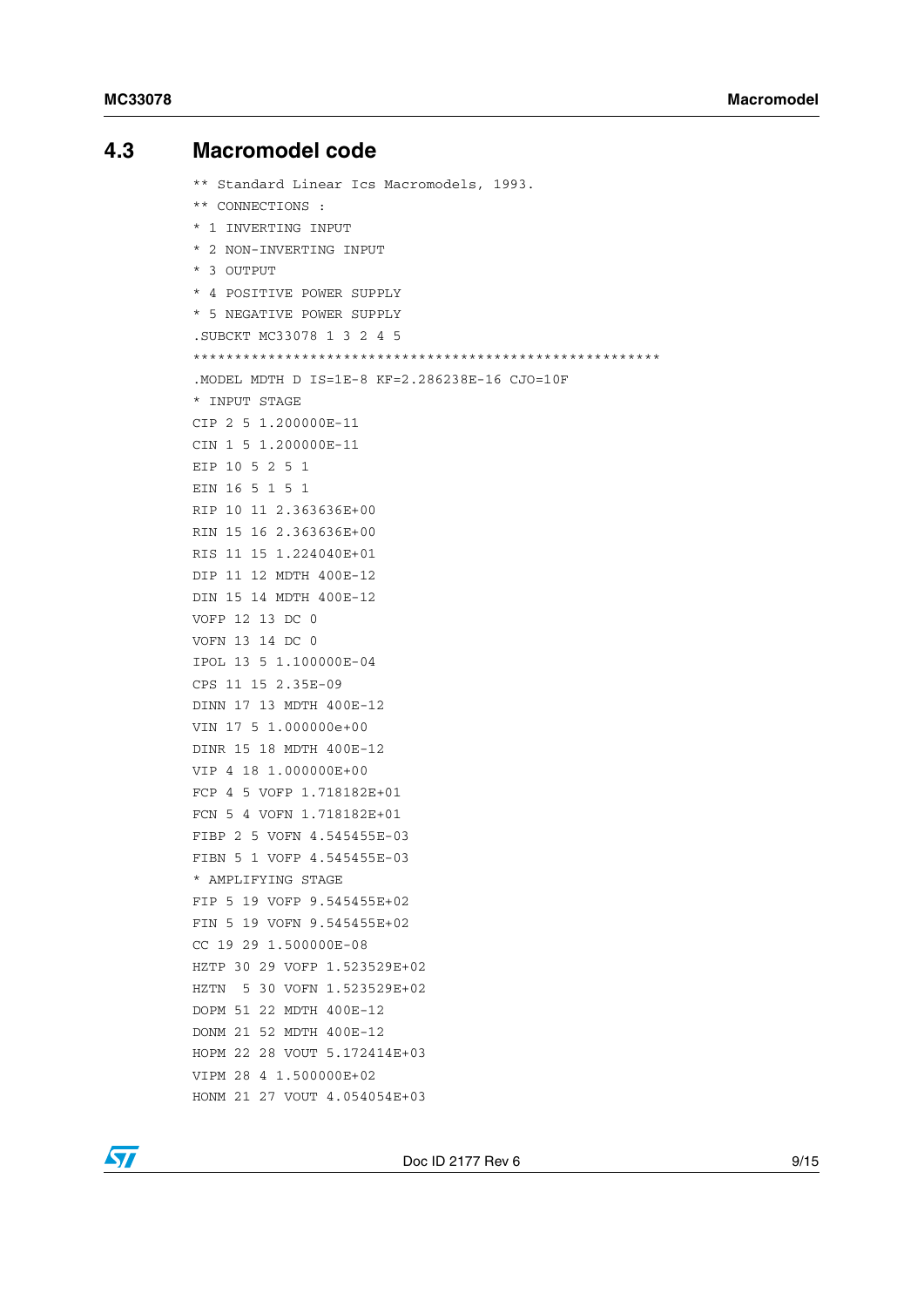VINM 5 27 1.500000E+02 DBIDON1 19 53 MDTH 400E-12 V1 51 53 0.68 DBIDON2 54 19 MDTH 400E-12 V2 54 52 0.68 RG11 51 5 3.04E+05 RG12 51 4 3.04E+05 RG21 52 5 0.6072E+05 RG22 52 4 0.6072E+05 E1 50 40 51 0 1 E2 40 39 52 0 1 EDEC1 38 39 4 0 0.5 EDEC2 0 38 5 0 0.5 DOP 51 25 MDTH 400E-12 VOP 4 25 1.474575E+00 DON 24 52 MDTH 400E-12 VON 24 5 1.474575E+00 RAJUS 50 5 1E12 GCOMP 5 4 4 5 8.1566068E-04 RPM1 5 80 1E+06 RPM2 4 80 1E+06 GAVPH 5 82 50 80 3.26E-03 RAVPHGH 82 4 613 RAVPHGB 82 5 613 RAVPHDH 82 83 1000 RAVPHDB 82 84 1000 CAVPHH 4 83 0.159E-09 CAVPHB 5 84 0.159E-09 EOUT 26 23 82 5 1 VOUT 23 5 0 ROUT 26 3 4.780354E+01 COUT 3 5 1.000000E-12 .ENDS



10/15 Doc ID 2177 Rev 6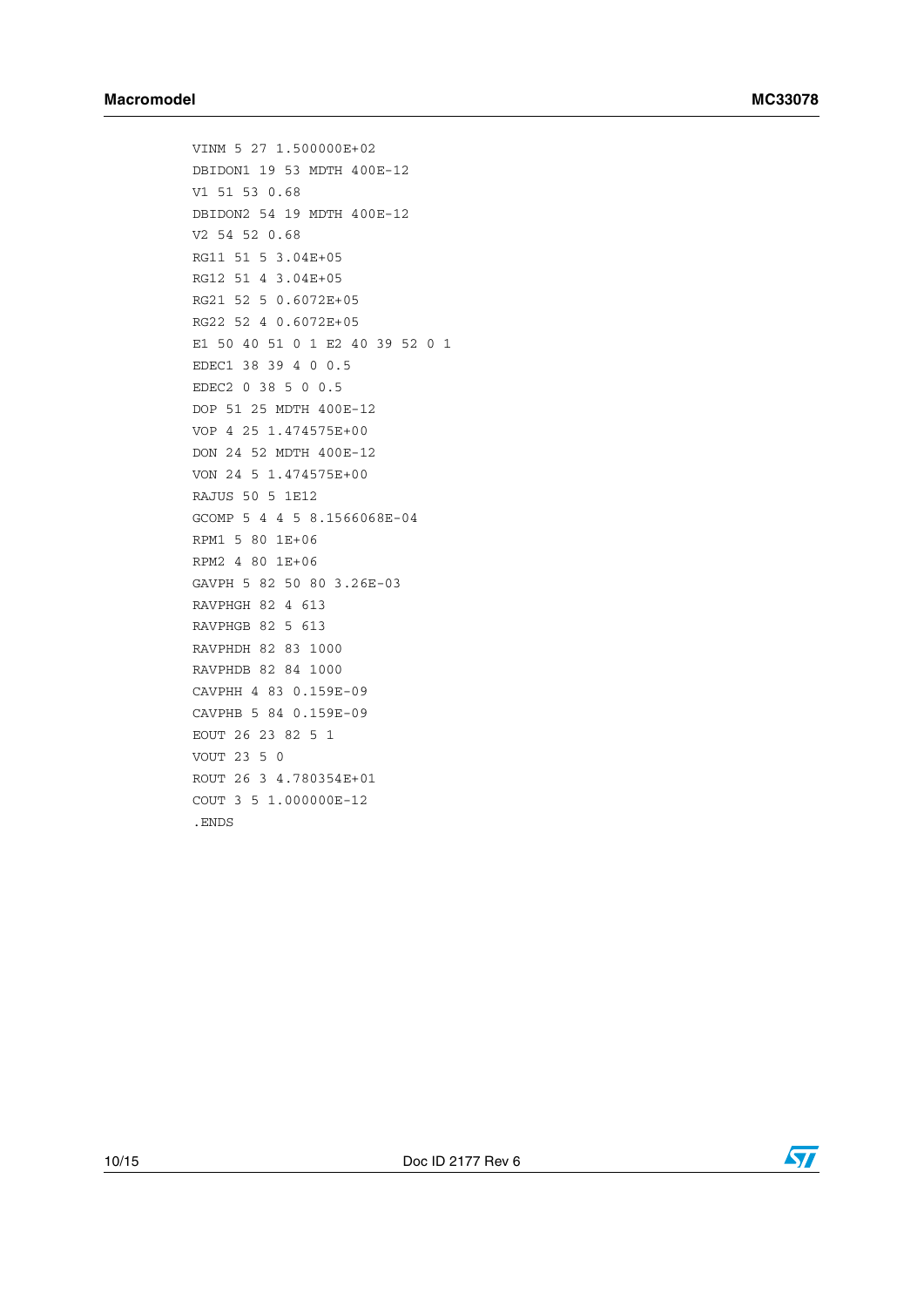## <span id="page-10-0"></span>**5 Package information**

In order to meet environmental requirements, ST offers these devices in different grades of ECOPACK® packages, depending on their level of environmental compliance. ECOPACK specifications, grade definitions and product status are available at: *[www.st.com](http://www.st.com)*. ECOPACK is an ST trademark.

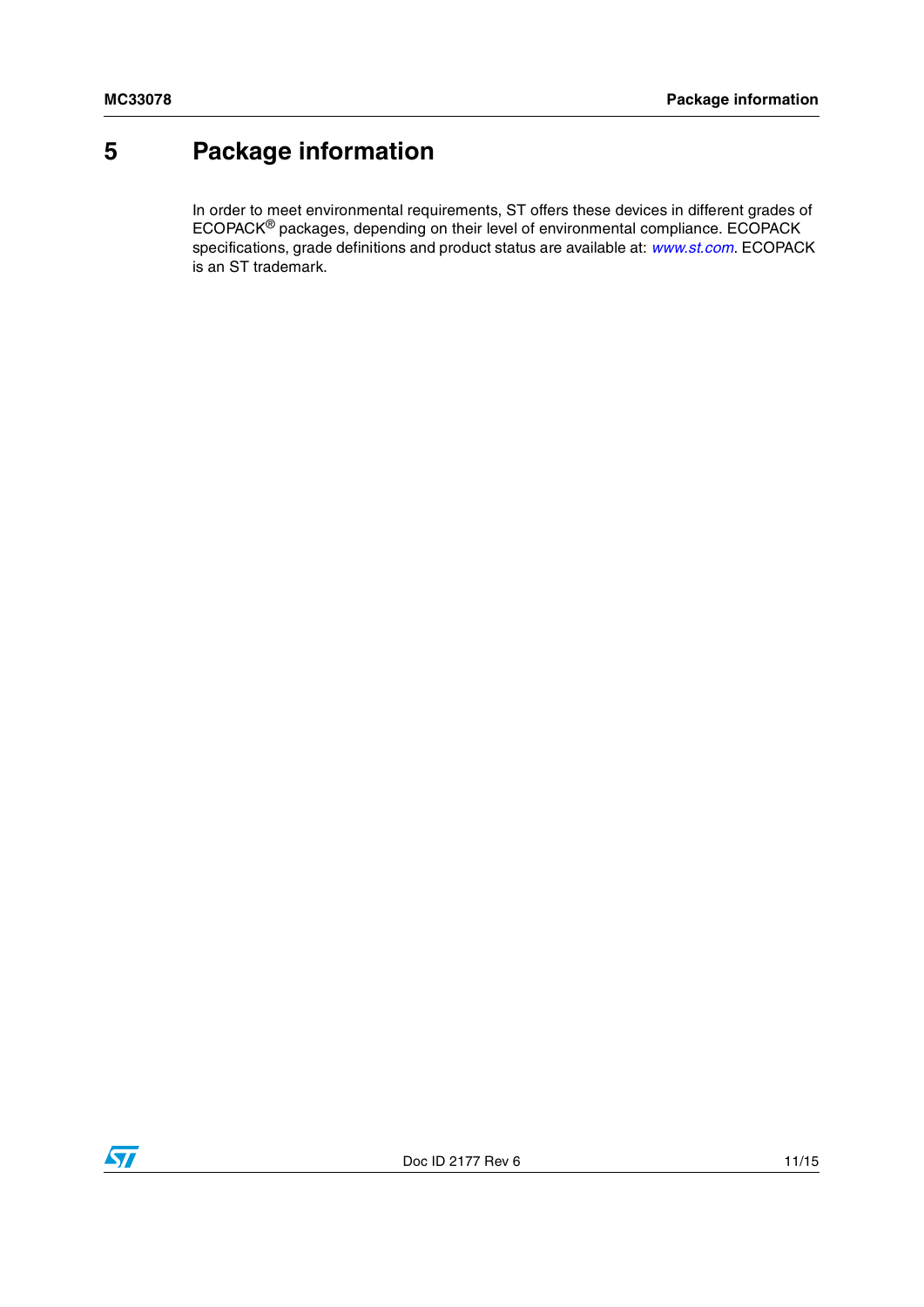## **5.1 DIP8 package information**

#### **Figure 10. DIP8 package outline**



| Table 5. |  | DIP8 package mechanical data |
|----------|--|------------------------------|
|----------|--|------------------------------|

|                | <b>Dimensions</b> |                    |       |       |               |       |  |
|----------------|-------------------|--------------------|-------|-------|---------------|-------|--|
| Symbol         |                   | <b>Millimeters</b> |       |       | <b>Inches</b> |       |  |
|                | Min.              | Typ.               | Max.  | Min.  | Typ.          | Max.  |  |
| A              |                   |                    | 5.33  |       |               | 0.210 |  |
| A <sub>1</sub> | 0.38              |                    |       | 0.015 |               |       |  |
| A2             | 2.92              | 3.30               | 4.95  | 0.115 | 0.130         | 0.195 |  |
| b              | 0.36              | 0.46               | 0.56  | 0.014 | 0.018         | 0.022 |  |
| b <sub>2</sub> | 1.14              | 1.52               | 1.78  | 0.045 | 0.060         | 0.070 |  |
| c              | 0.20              | 0.25               | 0.36  | 0.008 | 0.010         | 0.014 |  |
| D              | 9.02              | 9.27               | 10.16 | 0.355 | 0.365         | 0.400 |  |
| Е              | 7.62              | 7.87               | 8.26  | 0.300 | 0.310         | 0.325 |  |
| E <sub>1</sub> | 6.10              | 6.35               | 7.11  | 0.240 | 0.250         | 0.280 |  |
| e              |                   | 2.54               |       |       | 0.100         |       |  |
| еA             |                   | 7.62               |       |       | 0.300         |       |  |
| eB             |                   |                    | 10.92 |       |               | 0.430 |  |
| L              | 2.92              | 3.30               | 3.81  | 0.115 | 0.130         | 0.150 |  |

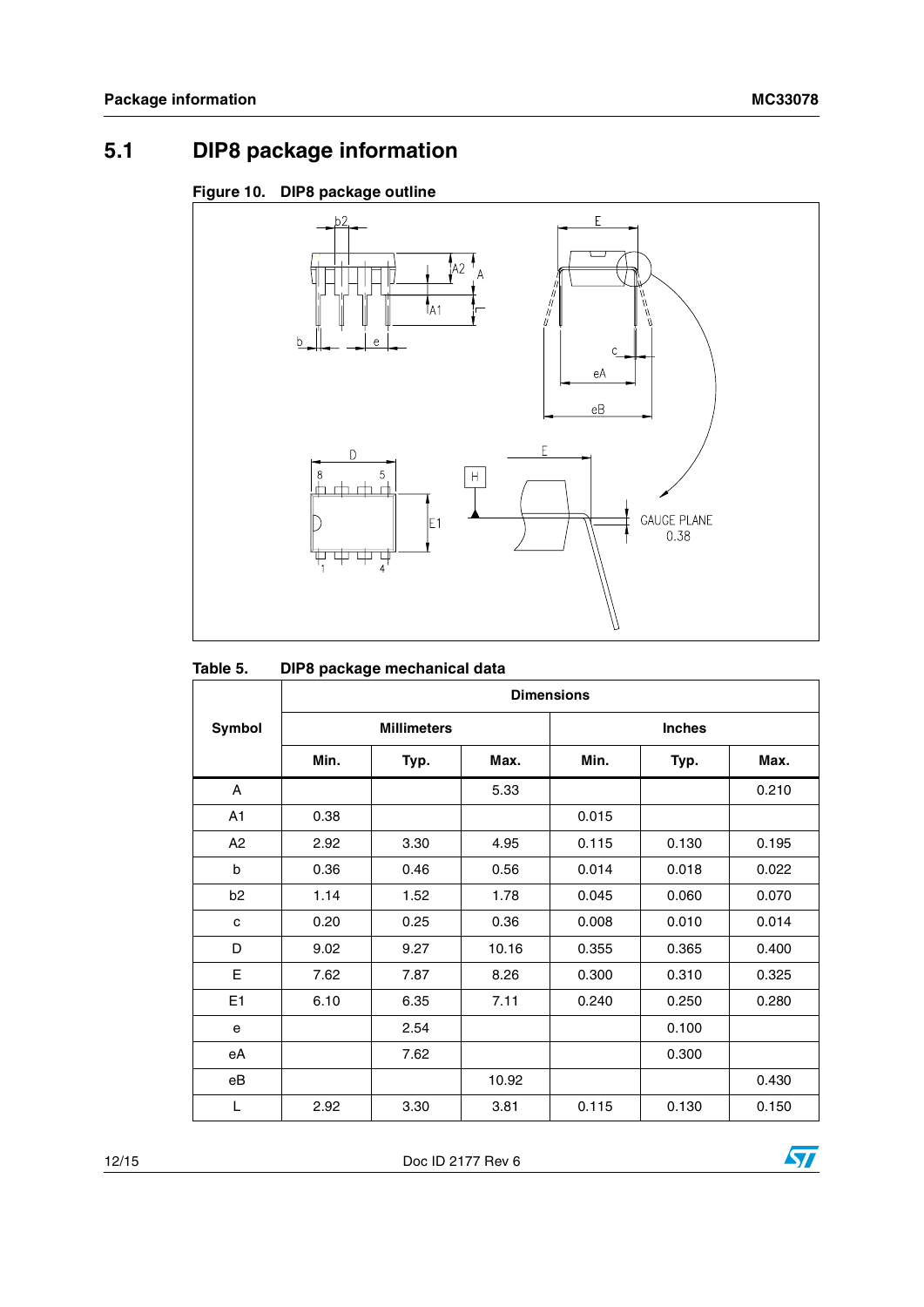## **5.2 SO-8 package information**

#### **Figure 11. SO-8 package outline**



#### <span id="page-12-0"></span>**Table 6. SO-8 package mechanical data**

|                | <b>Dimensions</b> |                    |             |             |               |           |  |
|----------------|-------------------|--------------------|-------------|-------------|---------------|-----------|--|
| <b>Symbol</b>  |                   | <b>Millimeters</b> |             |             | <b>Inches</b> |           |  |
|                | Min.              | Typ.               | Max.        | Min.        | Typ.          | Max.      |  |
| A              |                   |                    | 1.75        |             |               | 0.069     |  |
| A <sub>1</sub> | 0.10              |                    | 0.25        | 0.004       |               | 0.010     |  |
| A2             | 1.25              |                    |             | 0.049       |               |           |  |
| b              | 0.28              | 0.40               | 0.48        | 0.011       | 0.016         | 0.019     |  |
| c              | 0.17              |                    | 0.23        | 0.007       |               | 0.010     |  |
| D              | 4.80              | 4.90               | 5.00        | 0.189       | 0.193         | 0.197     |  |
| Е              | 5.80              | 6.00               | 6.20        | 0.228       | 0.236         | 0.244     |  |
| E <sub>1</sub> | 3.80              | 3.90               | 4.00        | 0.150       | 0.154         | 0.157     |  |
| e              |                   | 1.27               |             |             | 0.050         |           |  |
| h              | 0.25              |                    | 0.50        | 0.010       |               | 0.020     |  |
| L              | 0.40              | 0.635              | 1.27        | 0.016       | 0.025         | 0.050     |  |
| k              | $1^{\circ}$       |                    | $8^{\circ}$ | $1^{\circ}$ |               | $8^\circ$ |  |
| ccc            |                   |                    | 0.10        |             |               | 0.004     |  |



Doc ID 2177 Rev 6 13/15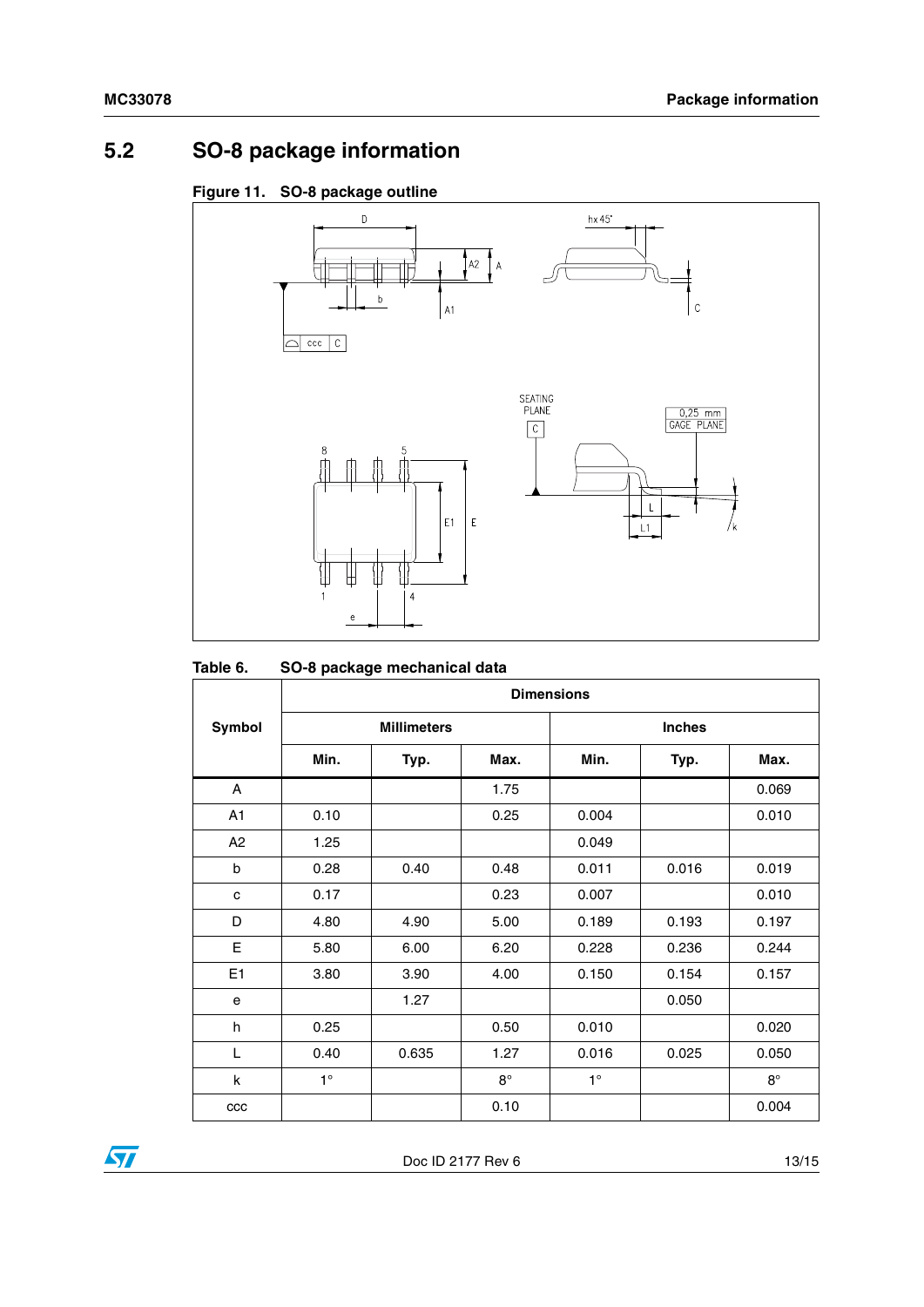## **6 Ordering information**

#### <span id="page-13-0"></span>Table 7. **Order codes**

| Order code                | <b>Temperature</b><br>range | Package                      | Packaging                | Marking  |
|---------------------------|-----------------------------|------------------------------|--------------------------|----------|
| MC33078N                  |                             | DIP <sub>8</sub>             | Tube                     | MC33078N |
| MC33078D<br>MC33078DT     | $-40, +125$ °C              | SO-8                         | Tube or<br>tape and reel | 33078    |
| MC33078YDT <sup>(1)</sup> |                             | $SO-8$<br>(automotive grade) | Tube or<br>tape and reel | 33078Y   |

1. Qualified and characterized according to AEC Q100 and Q003 or equivalent, advanced screening according to AEC Q001 and Q 002 or equivalent.

## **7 Revision history**

| Date        | <b>Revision</b> | Changes                                                                                                                                                                                                                                                                                                                                   |  |  |
|-------------|-----------------|-------------------------------------------------------------------------------------------------------------------------------------------------------------------------------------------------------------------------------------------------------------------------------------------------------------------------------------------|--|--|
| 10-Nov-2001 | 1               | Initial release.                                                                                                                                                                                                                                                                                                                          |  |  |
| 10-Jun-2005 | 2               | PPAP references inserted in the datasheet, see order codes table.                                                                                                                                                                                                                                                                         |  |  |
| 30-Sep-2005 | 3               | The following changes were made in this revision:<br>Order codes table updated with complete list of markings and<br>packages.<br>- Reorganization of Chapter 4.3: Macromodel code on page 9.                                                                                                                                             |  |  |
| 16-Feb-2006 | 4               | Corrected error in the first page title.                                                                                                                                                                                                                                                                                                  |  |  |
| 3-Mar-2008  | 5               | Added $R_{th}$ and ESD values in absolute maximum ratings table.<br>Added footnote for automotive grade order codes in order codes<br>table.<br>Re-formatted document.                                                                                                                                                                    |  |  |
| 13-Nov-2012 | 6               | Added conditions to title of Figure 6.<br>Updated temperature range in Table 2 and Table 7.<br>Updated ECOPACK text in Section 5.<br>Updated $Table 6$ (added "b" and "L" typ. dimensions).<br>Qualified status of the MC33078YDT order code, removed the<br>MC33078YD order code from Table 7.<br>Minor corrections throughout document. |  |  |

#### Table 8. **Document revision history**